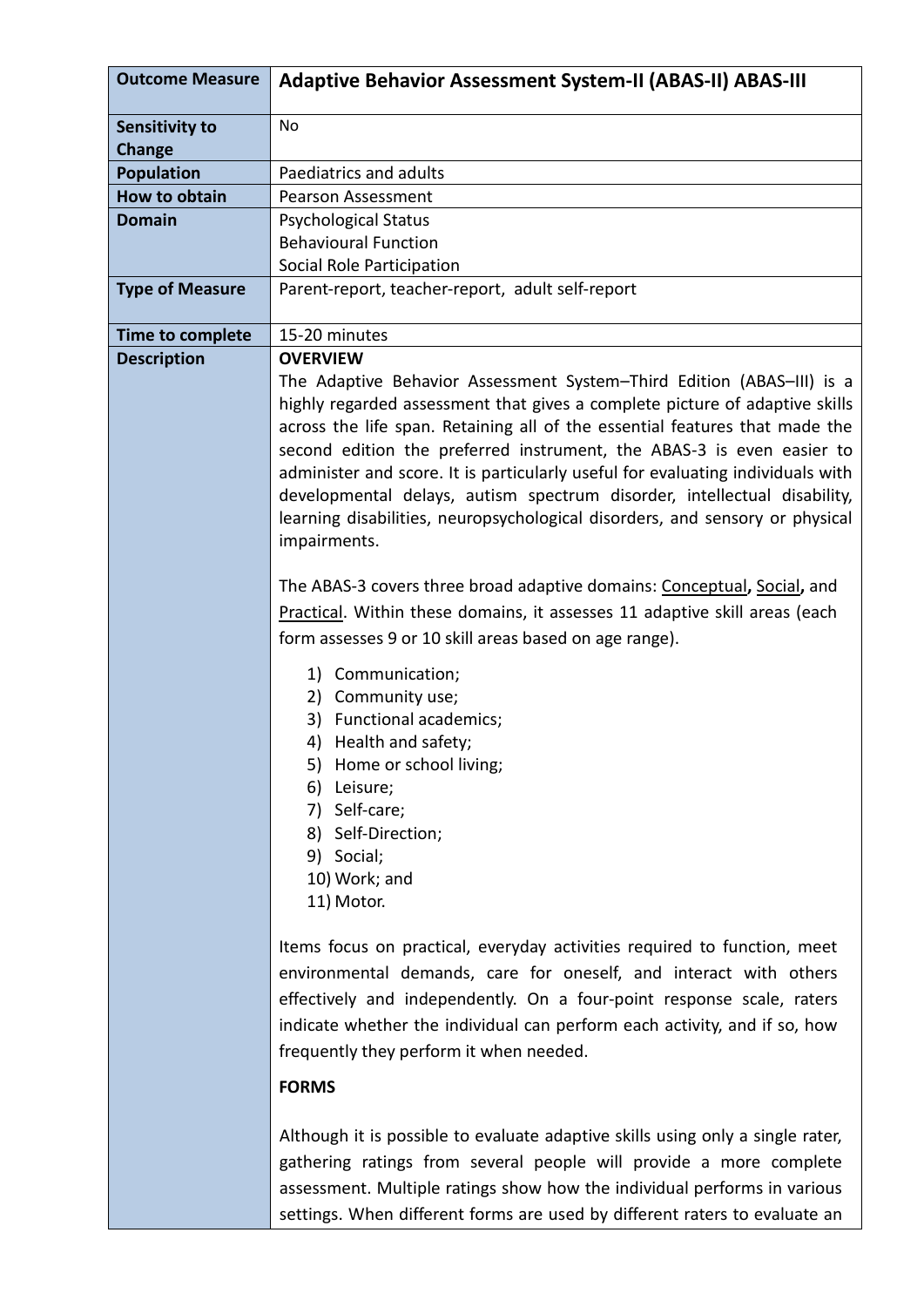|                   | individual's adaptive skills, a comparative report can be generated to show   |
|-------------------|-------------------------------------------------------------------------------|
|                   | areas that warrant further attention.                                         |
|                   |                                                                               |
|                   | The ABAS-3 includes five rating forms, each for a specific age range and      |
|                   | respondent. These forms can be completed by parents, family members,          |
|                   | teachers, daycare staff, supervisors, counsellors, or others who are familiar |
|                   | with the daily activities of the individual being evaluated. In addition, the |
|                   | Adult Form can function as a self-rating. On a 4-point response scale, raters |
|                   | indicate whether, and how frequently, the individual performs each activity.  |
|                   | 1) Five Parent/Primary Caregiver Forms (ages 0-5);                            |
|                   | 2) Five Teacher/Daycare Provider Forms (Ages 2-5);                            |
|                   | 3) Five Parent Forms (Ages 5-21);                                             |
|                   | 4) Five Teacher Forms (Ages 5-21); and                                        |
|                   | 5) Five Adult Forms (Ages 16-89).                                             |
|                   | The ABAS-3 is aligned with the AAIDD, DSM-5, and IDEA specifications, and     |
|                   | works well within an RTI context. It generates norm-referenced scaled         |
|                   | scores and test-age equivalents for the 11 skill areas. It also provides      |
|                   | standard scores, confidence intervals, and percentile ranks for the three     |
|                   | broad adaptive domains and the summary score—the General Adaptive             |
|                   | Composite. In addition, all scores can be categorised descriptively           |
|                   | (Extremely Low, Low, Below Average, Average, Above Average, High).            |
|                   | <b>USES</b>                                                                   |
|                   | The uses of ABAS-III include:                                                 |
|                   | 1) Assess adaptive skills;                                                    |
|                   | Assist in diagnosing and classifying various developmental, learning,<br>2)   |
|                   | and behavioural disabilities and disorders;                                   |
|                   | Identify strengths and weaknesses;<br>3)                                      |
|                   | Develop treatment plans and training goals;<br>4)                             |
|                   | Document and monitor progress over time;<br>5)                                |
|                   | Determine eligibility for services such as Social Security disability<br>6)   |
|                   | benefits, and evaluate capacity to live or work independently; and            |
|                   | 7) Facilitate research and program evaluation.                                |
| <b>Properties</b> | Ages: 8 to 89 years                                                           |
|                   |                                                                               |
|                   | <b>Completion Time: 15 to 20 minutes</b>                                      |
|                   | Scores / Interpretation: For the 11 skill areas assessed-norm-referenced      |
|                   | scaled scores. For the 3 adaptive domains and the General Adaptive            |
|                   | Composite (GAC)-norm-referenced standard scores, confidence intervals         |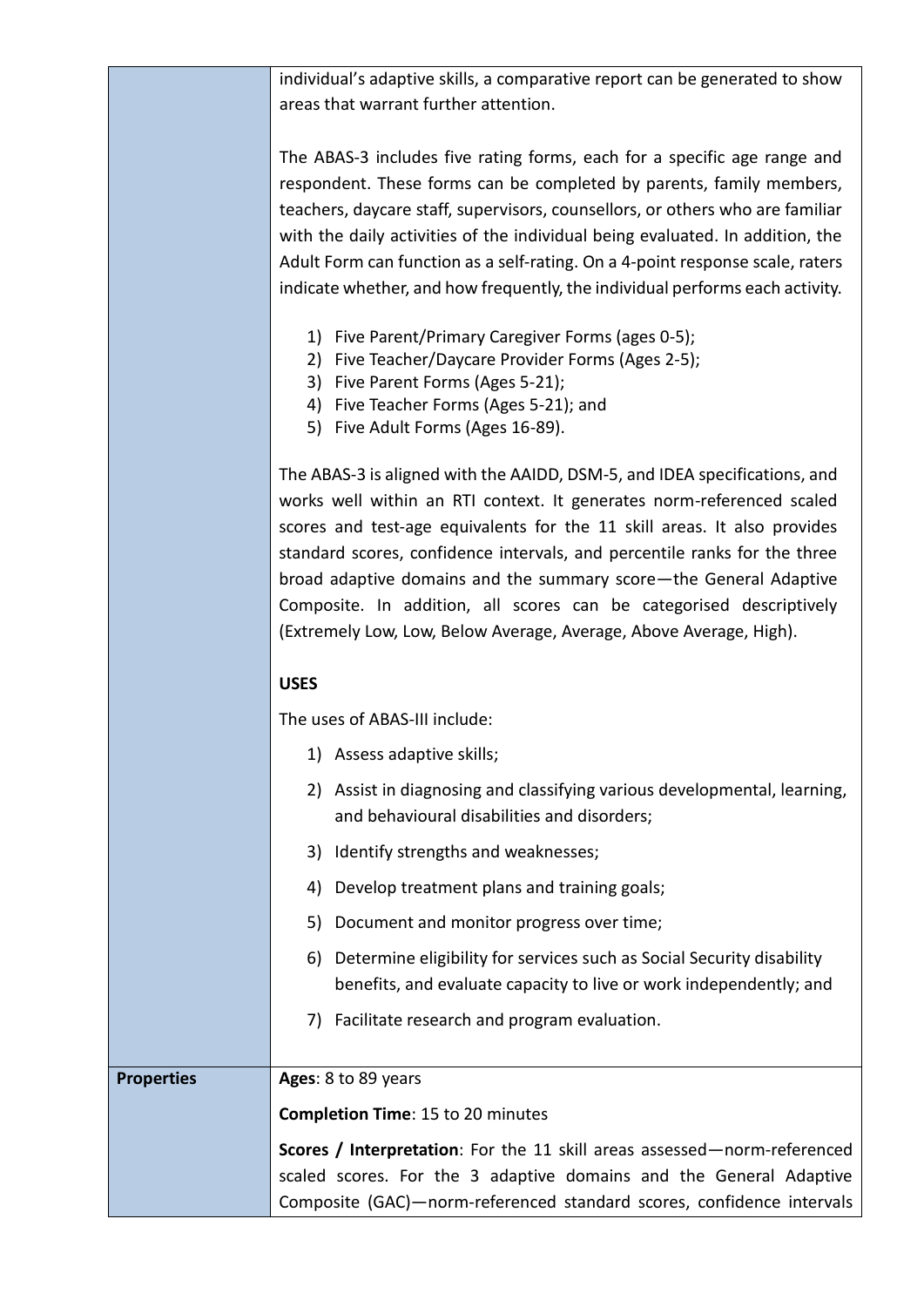|                   | for standard scores, and percentile ranks. In addition, all scores can be                                                                                                                                                                                                                      |
|-------------------|------------------------------------------------------------------------------------------------------------------------------------------------------------------------------------------------------------------------------------------------------------------------------------------------|
|                   | categorized descriptively.                                                                                                                                                                                                                                                                     |
|                   | <b>Psychometric Properties:</b>                                                                                                                                                                                                                                                                |
|                   | As the ABAS-3 was only recently released into the market (February 2015),                                                                                                                                                                                                                      |
|                   | details on psychometric properties is best referring to the manual. Overall,<br>the ABAS-3 combines all-new norms with updated item content to create the                                                                                                                                      |
|                   | leading adaptive skills assessment.                                                                                                                                                                                                                                                            |
|                   | See Manual.                                                                                                                                                                                                                                                                                    |
| <b>Advantages</b> | The ABAS-3 combines all-new norms with updated item content to create the<br>leading adaptive skills assessment. Retaining all features that made the<br>second edition the preferred instrument for evaluating adaptive behavior,<br>the ABAS-3 is even easier to administer and score.       |
|                   | Comprehensive, convenient, and cost-effective, this behavior rating scale<br>measures daily living skills-what people actually do, or can do, without<br>assistance from others.                                                                                                               |
|                   | It is particularly useful for evaluating those with developmental delays,<br>autism spectrum disorder, intellectual disability, learning disabilities,<br>neuropsychological disorders, and sensory or physical impairments.                                                                   |
|                   | New norms, updated item content, and improved ease of use                                                                                                                                                                                                                                      |
|                   | Covers individuals from birth to 89 years of age (wide age range)<br>$\bullet$                                                                                                                                                                                                                 |
|                   | Assesses 11 essential skill areas within 3 major adaptive domains:<br>$\bullet$<br>Conceptual, Social, and Practical                                                                                                                                                                           |
|                   | Identifies strengths and weaknesses                                                                                                                                                                                                                                                            |
|                   | Integrates assessment, intervention planning, and progress<br>monitoring                                                                                                                                                                                                                       |
|                   | Compatible with AAIDD, DSM-5, and IDEA                                                                                                                                                                                                                                                         |
|                   | Available in paper-pencil and software formats                                                                                                                                                                                                                                                 |
|                   | Whether trying to identify the best learning environment for a child or ensure<br>that an older person can live independently, the ABAS-3 provides the<br>information needed to make appropriate clinical decisions and design<br>effective intervention. Its applications are almost endless. |
|                   | No matter the setting, the age of the individual, or the nature of his or her<br>limitations, the ABAS-3 can help clinicians:                                                                                                                                                                  |
|                   | Assess adaptive skills;<br>$\bullet$                                                                                                                                                                                                                                                           |
|                   | Diagnose and classify disabilities and disorders;<br>$\bullet$                                                                                                                                                                                                                                 |
|                   | Identify strengths and weaknesses;                                                                                                                                                                                                                                                             |
|                   | Document and monitor progress over time;                                                                                                                                                                                                                                                       |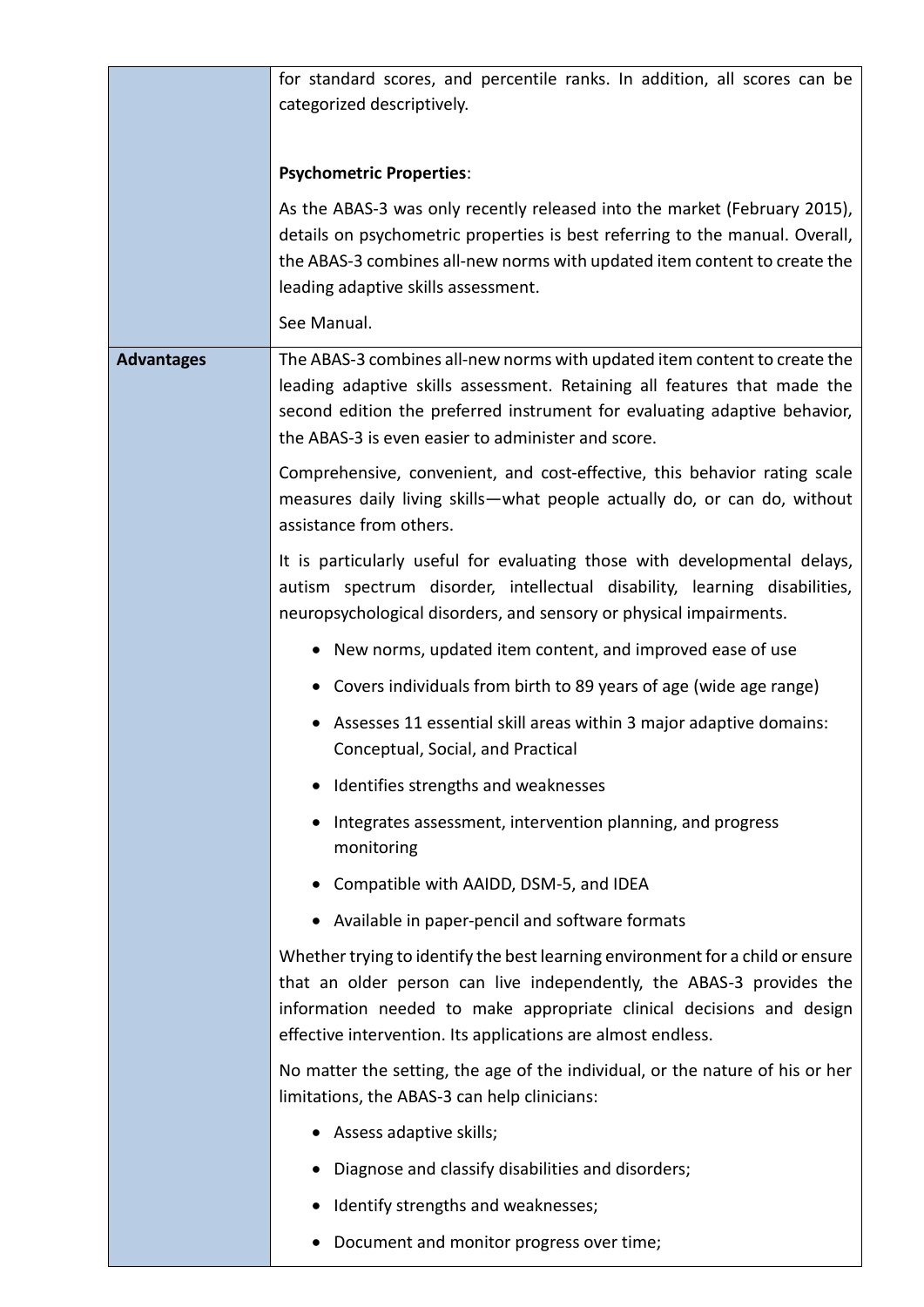|                                         | Develop treatment plans and training goals;                                                                                                                                                                                                                                                                                                                                                                                                                              |
|-----------------------------------------|--------------------------------------------------------------------------------------------------------------------------------------------------------------------------------------------------------------------------------------------------------------------------------------------------------------------------------------------------------------------------------------------------------------------------------------------------------------------------|
|                                         | Determine eligibility for services and disability benefits; and                                                                                                                                                                                                                                                                                                                                                                                                          |
|                                         | Evaluate capability to live or work independently.<br>$\bullet$                                                                                                                                                                                                                                                                                                                                                                                                          |
|                                         | This versatile instrument lets clinicians gather information from several raters<br>in different settings to obtain a broad view of an individual's functional skills.<br>And because the ABAS-3 conforms to AAIDD, DSM-5, IDEA, and RTI<br>specifications, you can use it with confidence.                                                                                                                                                                              |
| <b>Additional</b><br><b>Information</b> | The WPS Online Evaluation System offers convenient ABAS-3 administration,<br>scoring, and intervention planning. Online testing allows clinicians to:                                                                                                                                                                                                                                                                                                                    |
|                                         | Administer all forms remotely or in-person                                                                                                                                                                                                                                                                                                                                                                                                                               |
|                                         | Check the status of an administration at any time                                                                                                                                                                                                                                                                                                                                                                                                                        |
|                                         | Score and report automatically                                                                                                                                                                                                                                                                                                                                                                                                                                           |
|                                         | Create customised intervention plans                                                                                                                                                                                                                                                                                                                                                                                                                                     |
|                                         | Easily monitor an individual's progress over time                                                                                                                                                                                                                                                                                                                                                                                                                        |
|                                         | Quickly compare two raters' scores<br>$\bullet$                                                                                                                                                                                                                                                                                                                                                                                                                          |
|                                         | In addition to online evaluation, the ABAS-3 can also be administered using<br>paper-and-pencil forms that have been redesigned and are even easier to use<br>than preceding editions of the ABAS. Scoring is quick, by hand or using<br>desktop software. The Unlimited-Use Scoring Assistant and Intervention<br>Planner Software generates a narrative interpretation of all scores, strengths<br>and needs analysis, composite score discrepancy analysis, and more. |
|                                         | Create and achieve therapeutic goals with the ABAS-3 Intervention Planner.<br>Available in three formats—online, software, and print—it allows users to<br>create a customised therapy plan based on adaptive skill area deficits<br>identified by the ABAS-3. The Intervention Planner offers:                                                                                                                                                                          |
|                                         | Simple, straightforward intervention activities for each ABAS-3 item<br>across all forms;                                                                                                                                                                                                                                                                                                                                                                                |
|                                         | Developmentally appropriate strategies to help improve functioning<br>at home, school, work, and in the community;                                                                                                                                                                                                                                                                                                                                                       |
|                                         | Versatile activities that can be used with an individual, a small<br>group, or in the classroom;                                                                                                                                                                                                                                                                                                                                                                         |
|                                         | Suggestions for guiding teacher and family involvement in<br>intervention programs; and                                                                                                                                                                                                                                                                                                                                                                                  |
|                                         | Progress Monitoring Report for online and software formats.                                                                                                                                                                                                                                                                                                                                                                                                              |
|                                         | The Intervention Planner is included in all ABAS-3 kits and may be purchased<br>separately in print.                                                                                                                                                                                                                                                                                                                                                                     |
| <b>Advantages</b>                       | Well standardized and has a good division of domains and composites                                                                                                                                                                                                                                                                                                                                                                                                      |